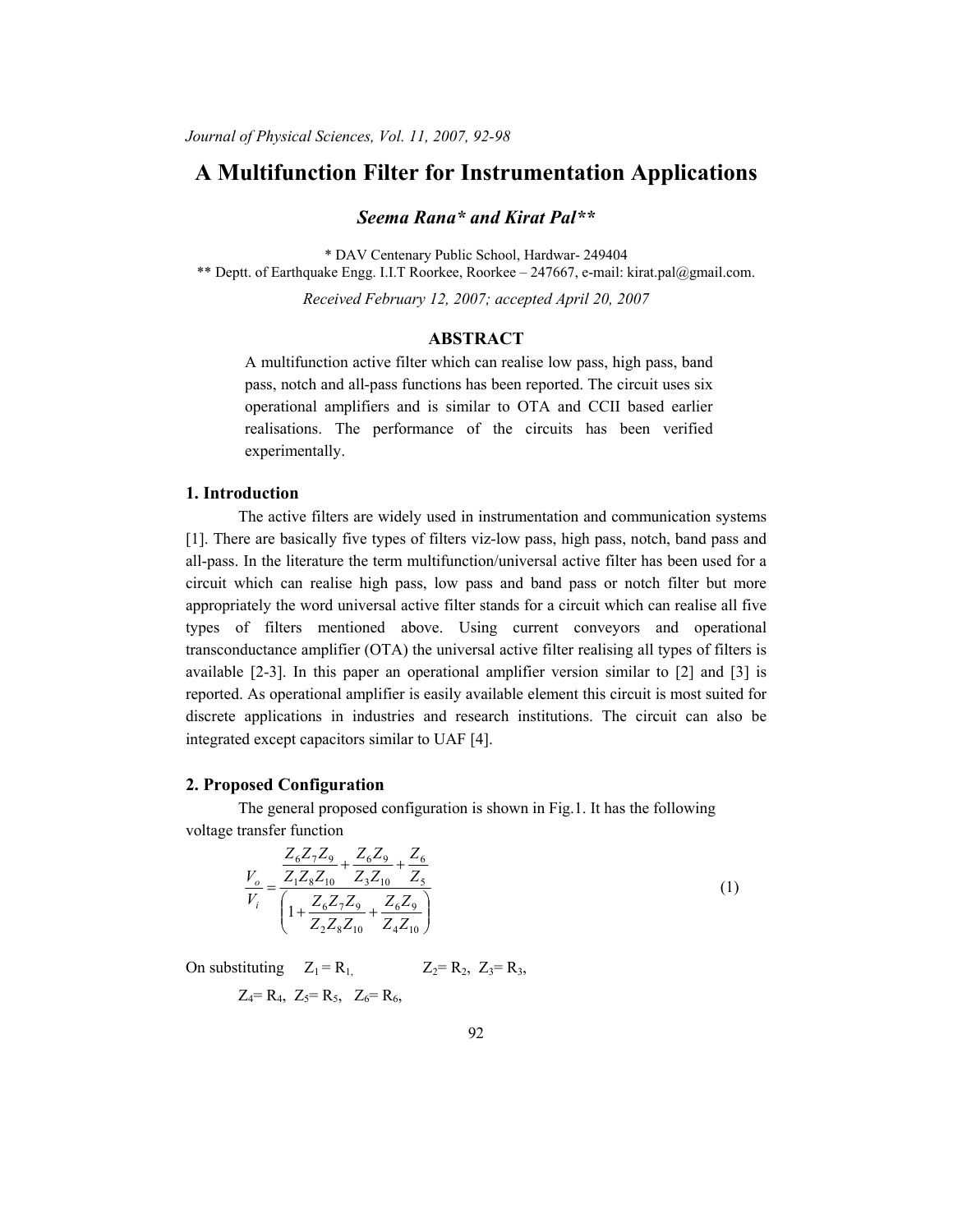*A Multifunction Filter For Instrumentation Applications* 93

$$
Z_7=1/sC_7
$$
,  $Z_8=R_8$ ,  $Z_9=1/sC_9$ ,

 $Z_{10} = R_{10}$ 

and solving one gets

$$
\frac{V_O}{V_I} = \frac{s^2 C_7 C_9 \frac{R_8 R_{10}}{R_5} - sC_7 \frac{R_8}{R_3} + \frac{1}{R_1}}{s^2 C_7 C_9 \frac{R_8 R_{10}}{R_6} + sC_7 \frac{R_8}{R_4} + \frac{1}{R_2}}
$$
\n(2)

The actual circuit is shown in Fig.2. It realises various filters for following resistance values.

(i) LOW PASS FILTER: -  $R_3 = R_5 = \infty$ 

$$
\frac{V_o}{V_i} = \frac{1}{s^2 C_7 C_9 \frac{R_8 R_{10} R_1}{R_6} + sC_7 \frac{R_8 R_1}{R_4} + \frac{R_1}{R_2}}
$$
(3)

(ii) HIGH PASS FILTER: -  $R_1 = R_3 = \infty$ 

$$
\frac{V_{\rm o}}{V_{\rm I}} = \frac{s^2 C_7 C_9 \frac{R_8 R_{10}}{R_5}}{s^2 C_7 C_9 \frac{R_8 R_{10}}{R_6} + s C_7 \frac{R_8}{R_4} + \frac{1}{R_2}}
$$
(4)

(iii) BAND PASS FILTER: -  $R_1 = R_5 = \infty$ 

$$
\frac{V_{\rm o}}{V_{\rm I}} = \frac{-\,\mathrm{s}\,C_{7}\,\frac{R_{\rm s}}{R_{\rm 3}}}{\,\mathrm{s}^{2}C_{7}C_{9}\,\frac{R_{8}R_{10}}{R_{6}} + \mathrm{s}C_{7}\,\frac{R_{8}}{R_{4}} + \frac{1}{R_{2}}}\tag{5}
$$

(iv) NOTCH FILTER: - R  $_3 = \infty$ 

$$
\frac{V_{O}}{V_{I}} = \frac{s^{2}C_{7}C_{9} \frac{R_{8}R_{10}}{R_{5}} + \frac{1}{R_{1}}}{s^{2}C_{7}C_{9} \frac{R_{8}R_{10}}{R_{6}} + sC_{7} \frac{R_{8}}{R_{4}} + \frac{1}{R_{2}}}
$$
(6)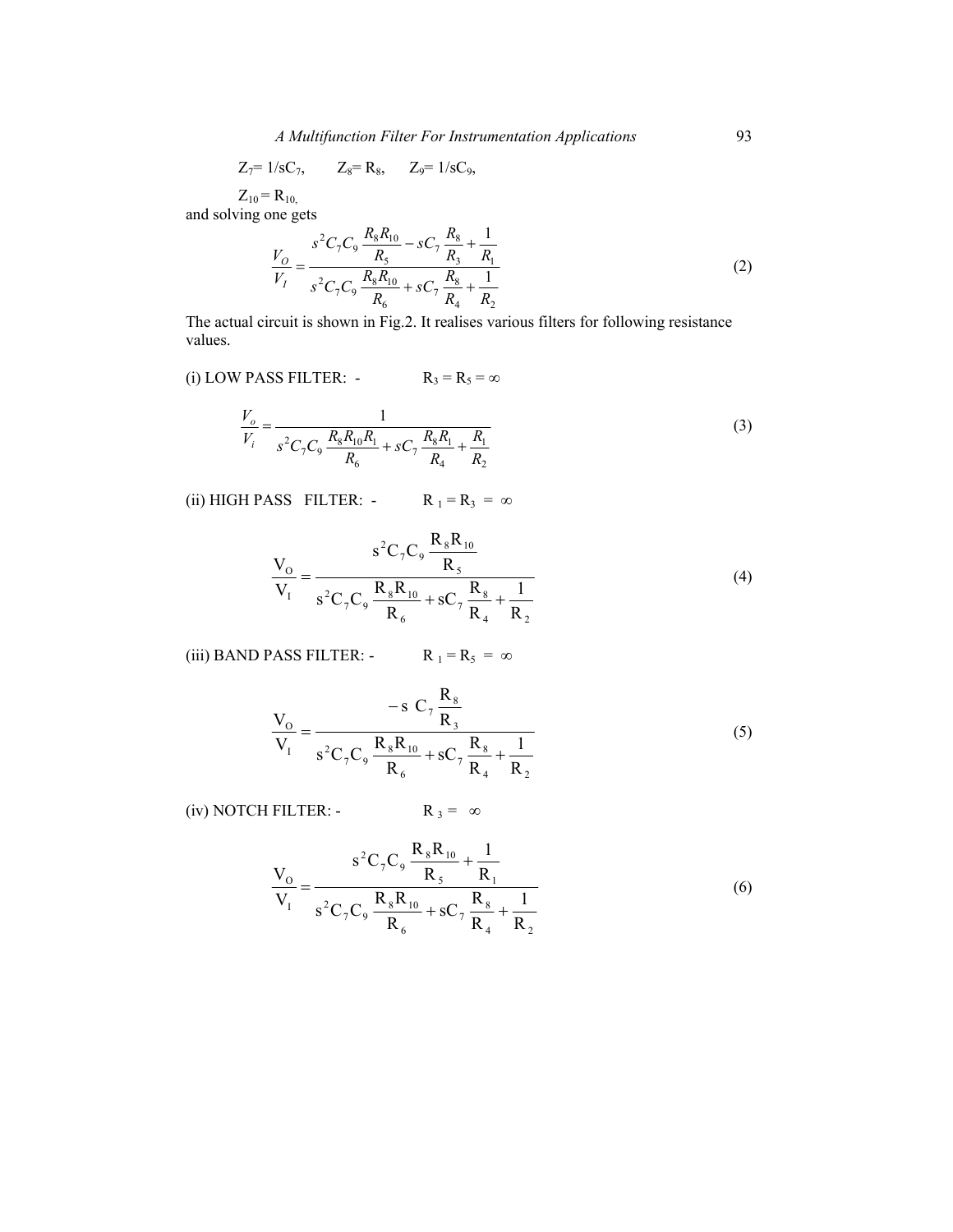

Fig.1 General Configuration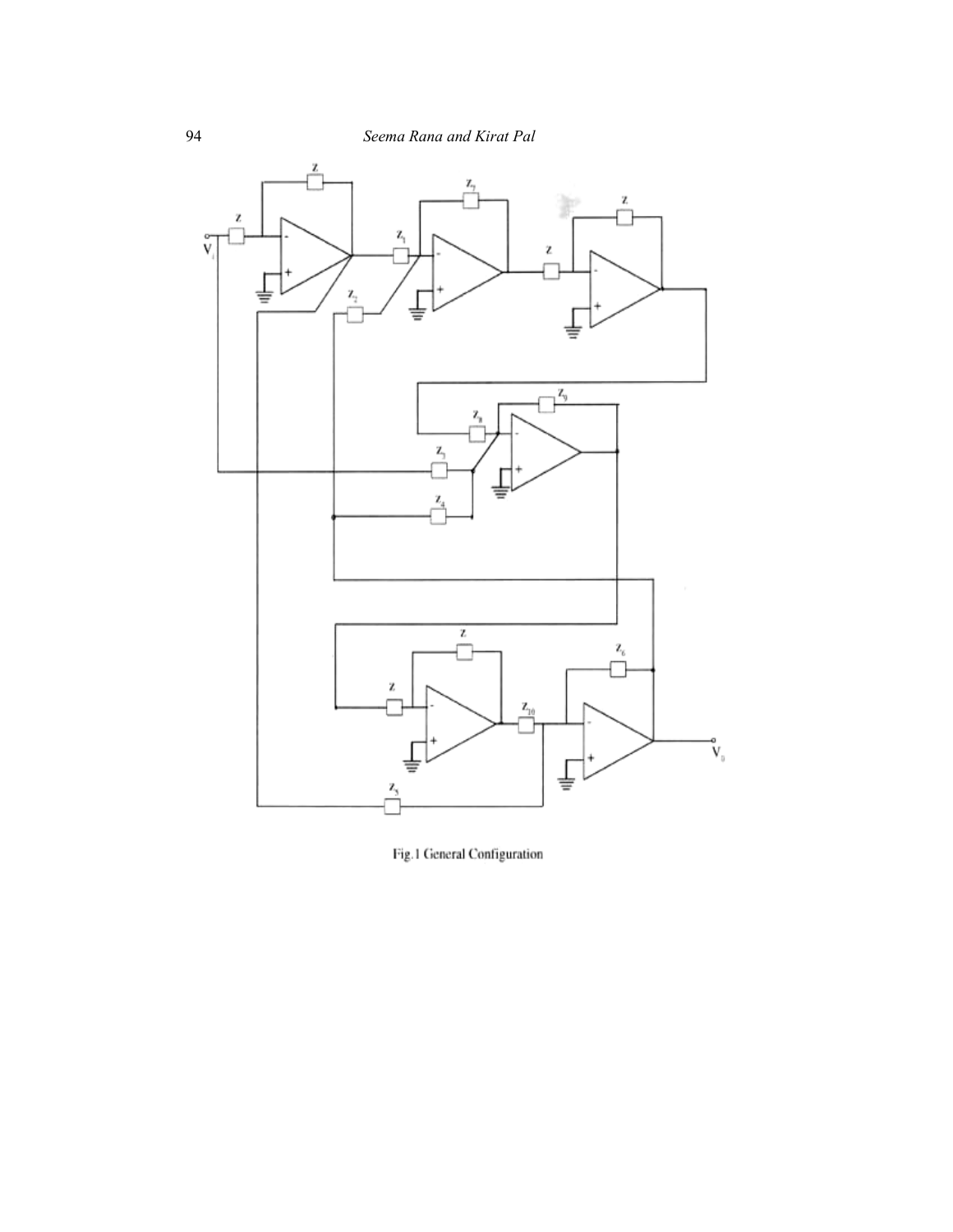

Fig.2 Universal Active filter using OP.Amp.

The notch frequency is controllable through single resistance  $R_{10}$  and quality factor can be controlled through R4, which makes it a novel realisation.

(v) ALL PASS FILTER:  $-R_1 = R_2$ ,  $R_3 = R_4$  and  $R_5 = R_6$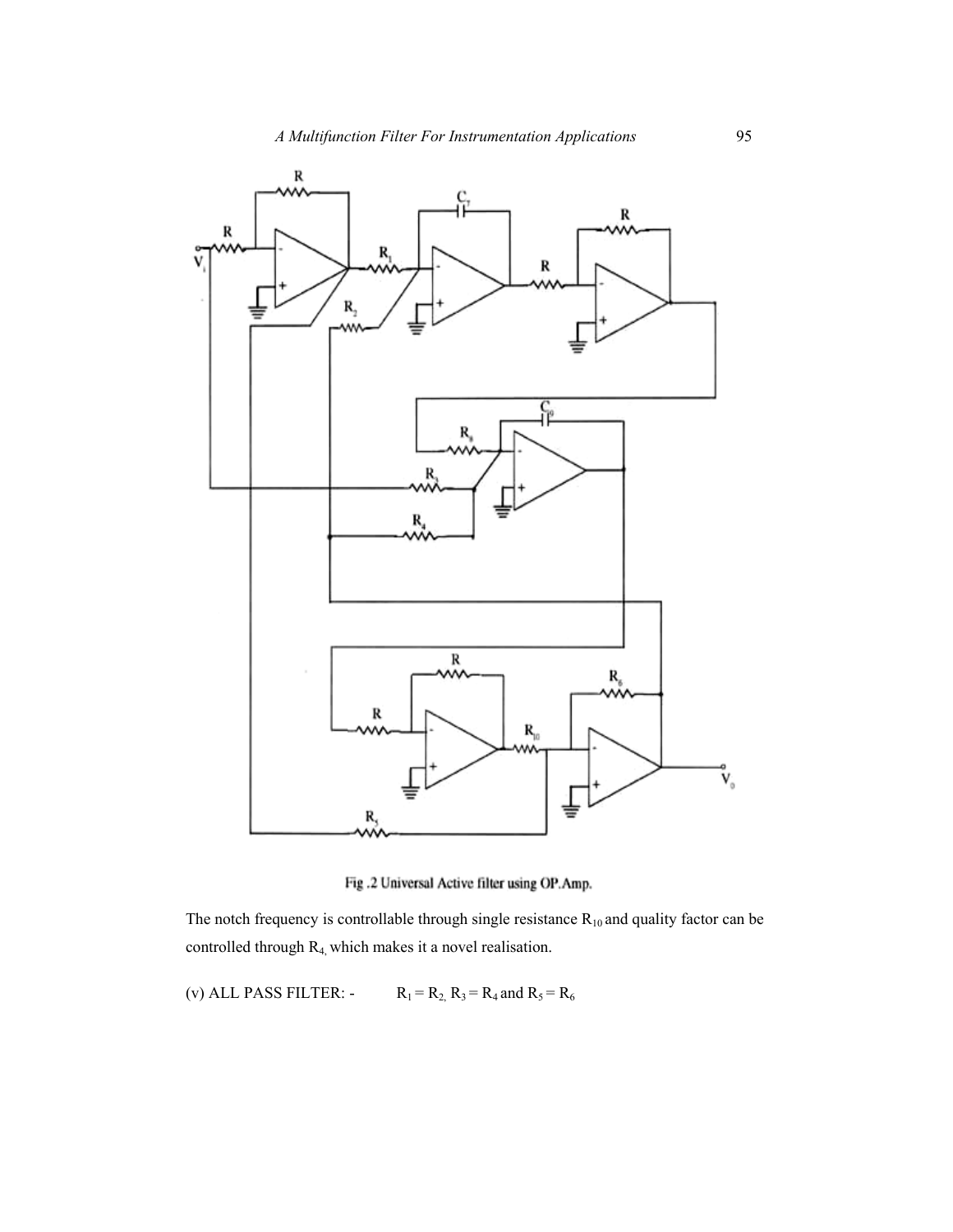$$
\frac{V_{O}}{V_{I}} = \frac{s^{2}C_{7}C_{9}\frac{R_{8}R_{10}}{R_{5}} - sC_{7}\frac{R_{8}}{R_{3}} + \frac{1}{R_{1}}}{s^{2}C_{7}C_{9}\frac{R_{8}R_{10}}{R_{5}} + sC_{7}\frac{R_{8}}{R_{3}} + \frac{1}{R_{1}}}
$$
(7)

The phase shift of all pass filter is adjustable through single resistance  $R_{10}$ .

As compared to similar realisations using OTA [2] and current conveyors [3] the present circuit requires less number of active elements and among the operational amplifier circuits [1, 5-7] it is a unique realisation.

#### **3. Experimental Results**

 The proposed configuration was tested for band pass filter and notch filter for following component values

## **Band Pass Filter :-**

$$
C_7 = C_9 = 0.01 \text{ µf}, \qquad R_2 = R_6 = R_8 = R_{10} = 10 \text{k}\Omega
$$
  
R<sub>3</sub>=R<sub>4</sub>=1K $\Omega$ ,5K $\Omega$ ,10K $\Omega$  and 20K $\Omega$ 

**Notch Filter :-** 

 $C_7 = C_9 = 0.01 \text{ µf},$   $R_1 = R_2 = R_5 = R_6 = R_8 = R_{10} = 10 \text{k}\Omega$ R<sub>4</sub>=1KΩ, 5KΩ, 10KΩ and 20KΩ

 The practical results support the theory as given by four different curves of band pass filter shown in Fig 3&4. To obtain good results one must use precision resistance and capacitances and signal oscillator used in experiment must be a low distortion oscillator. IC CA-3140 was used in the experiments and the same was operated using 12V positive and negative power supplies.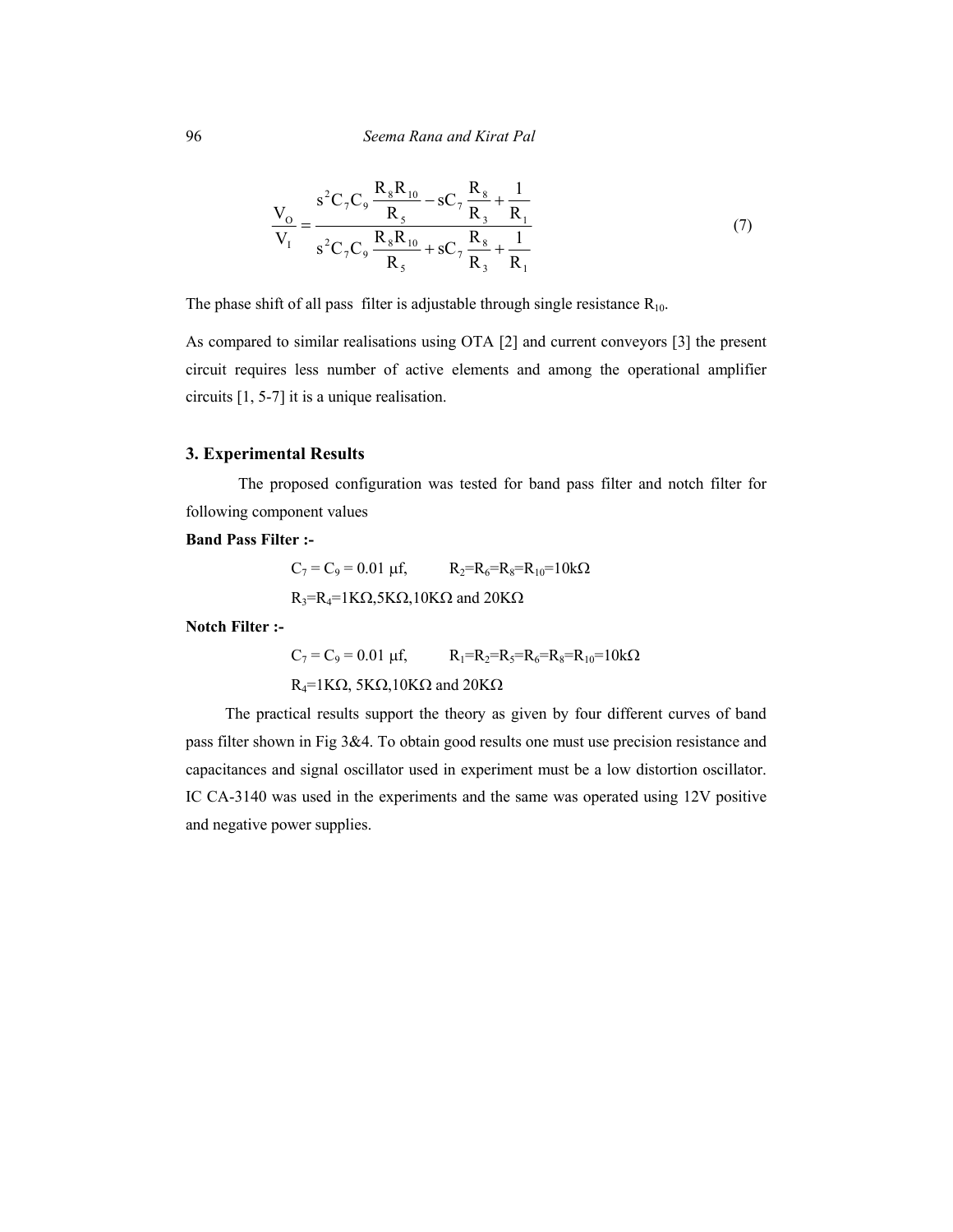

**Fig. 4. Notch Filter Response**